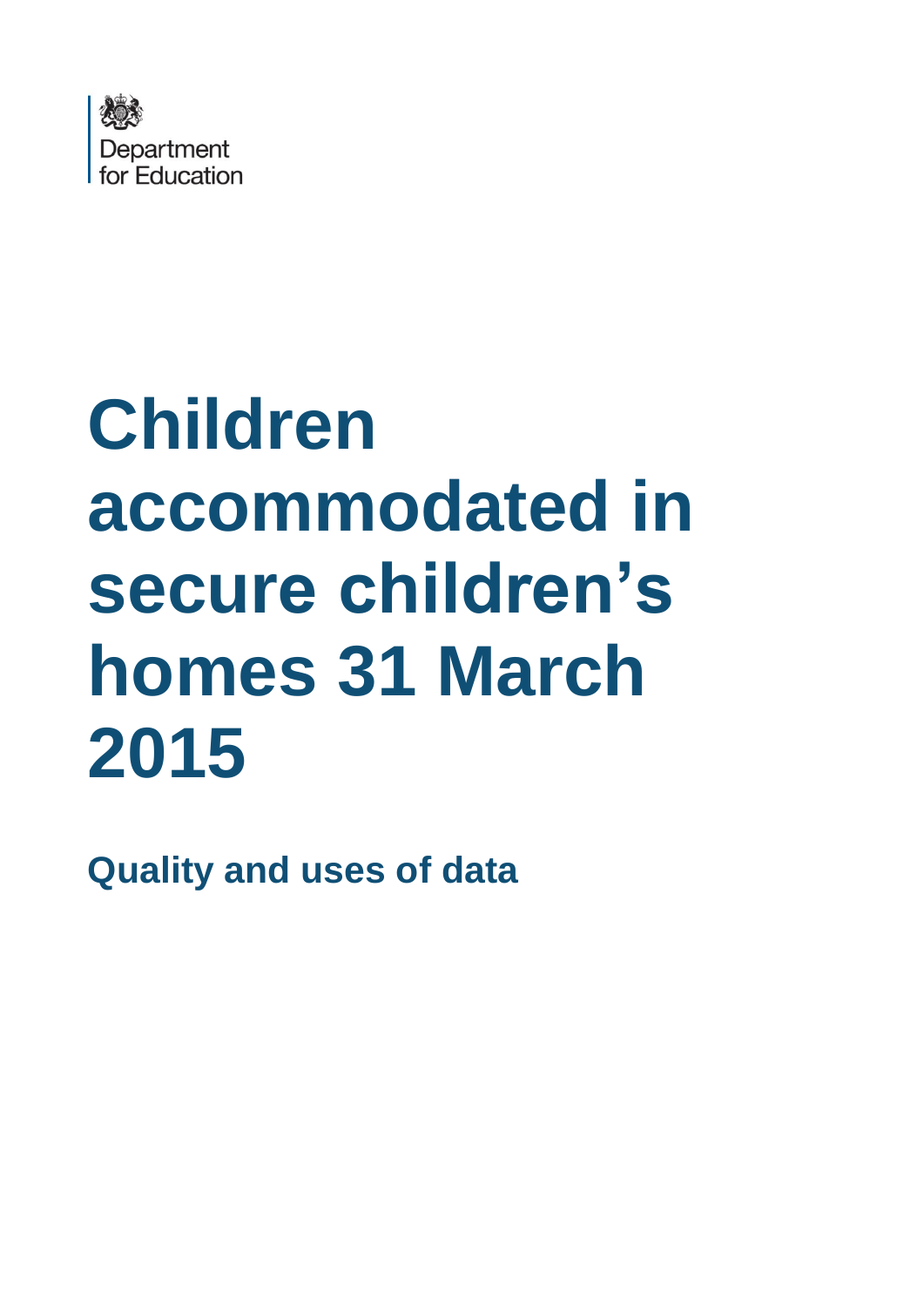# **Contents**

| Description                | 3                        |
|----------------------------|--------------------------|
| Users and Usage            | 3                        |
| Data Quality               | $\boldsymbol{\varDelta}$ |
| <b>Related information</b> | 4                        |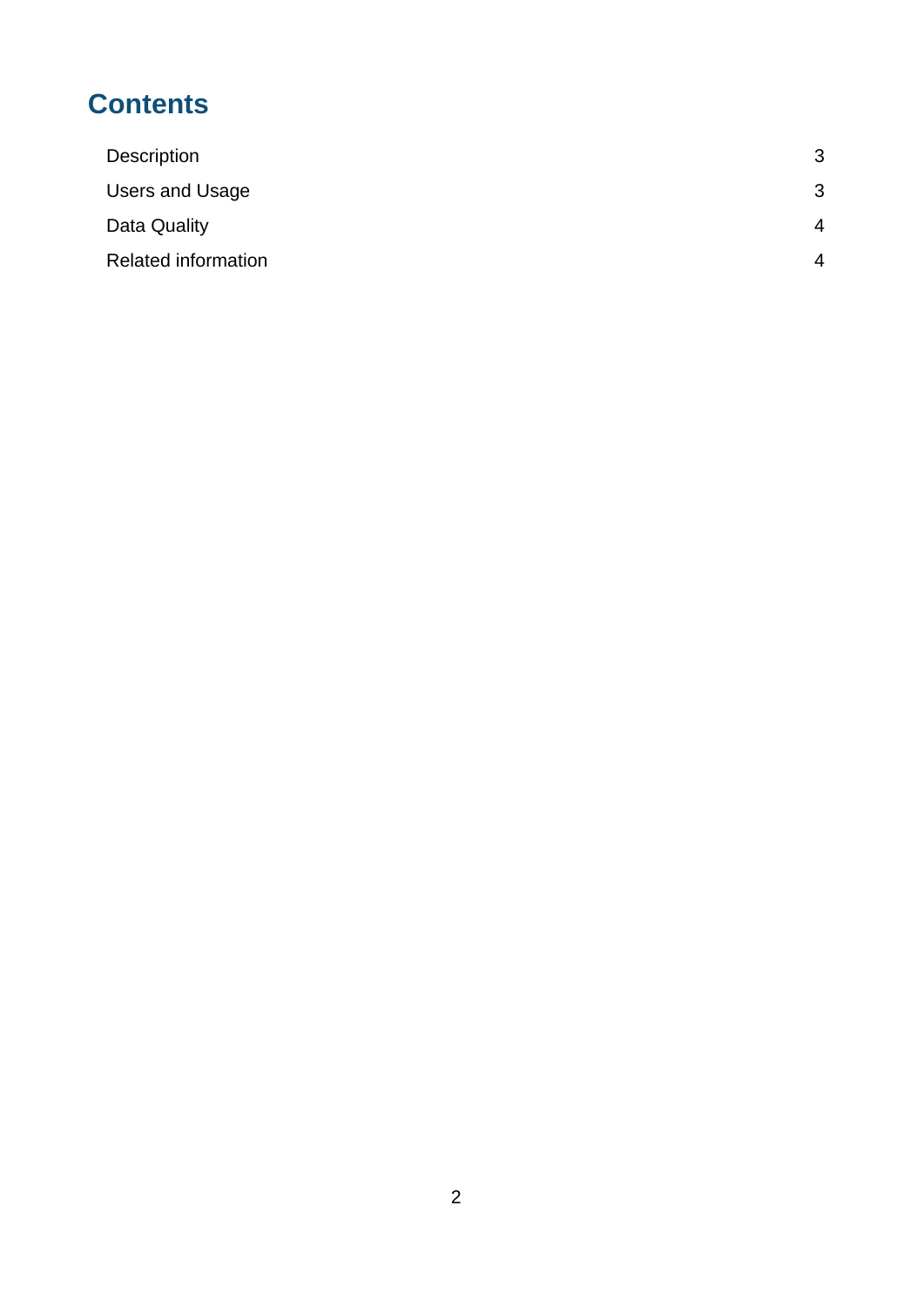## <span id="page-2-0"></span>**Description**

This document outlines the use made of statistics covering children accommodated in secure children's homes and the types of decisions they inform. It provides information on the quality and reliability of these statistics overall, and in relation to the range of potential uses.

## <span id="page-2-1"></span>**Users and Usage**

### **Department for Education and Central Government**

The Children Accommodated in Secure Children's Homes statistical first release (SFR) includes:

- **The number of secure children's homes in England and Wales**
- The number of places approved
- The number of children by age, gender, length of stay and type of placement

For more information on the items included in the SFR and how they have been calculated, please refer to the accompanying methodology note which is available on the publication webpage.

The purpose of this publication is to provide the latest information on the number of children accommodated in secure children's homes and the number of places approved for use. In 2004 the number of welfare placements in secure children's homes began to decline leading to the closure of several homes and concerns among the sector about the future of the remaining homes. The information in this SFR is used by officials in the Department for Education (DfE) to monitor trends and places in secure homes in case intervention by the DfE is required. The department is particularly interested in information on welfare places.

By having information available on secure homes, the department can be assured that there is sufficient flexibility in the market to allow local authorities to place young people in secure children's homes when they feel this is the most appropriate action for that young person.

## **Other Users**

We are very familiar with the uses made of the data within the Department for Education and by the UK Government. However we have less clarity of the uses made of this data by other organisations and external parties.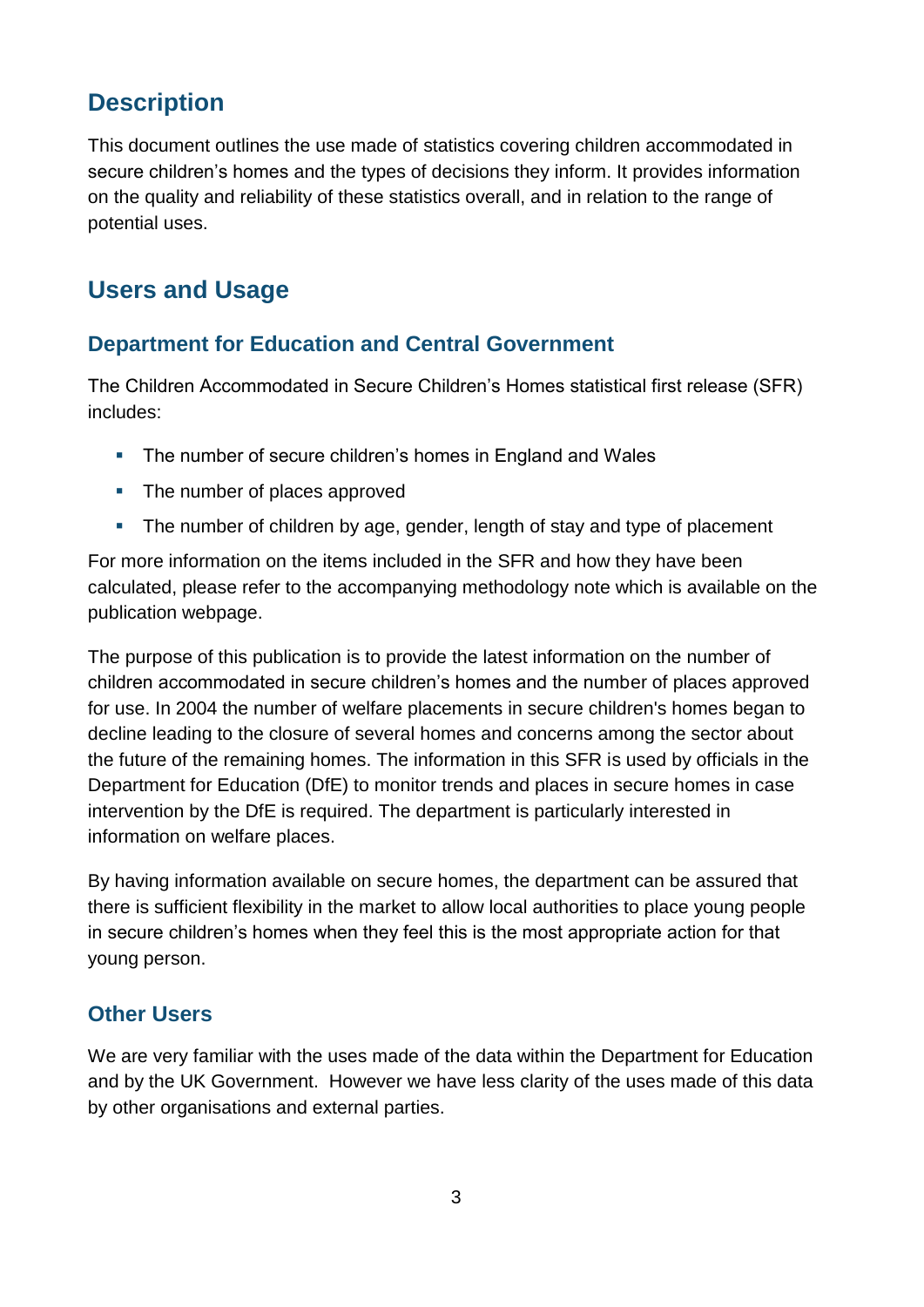A user consultation was carried out in 2011 but no responses were received. We will continue to engage with users to ensure that the publication best meets their needs and welcome feedback or suggestions from any new or previously unknown users which we will take on board. Would you like to feed in your views? If so, please see contact details in the publication.

## <span id="page-3-0"></span>**Data Quality**

The 2015 figures for children accommodated in secure children's homes are the latest in a regular series. Data is collected on the SA1 statistical return, which provides the Department for Education with aggregate data on children accommodated in secure children's homes in England and Wales.

The figures presented at 31 March 2015 are based on data reported by the 15 secure children's homes that were open at this time. The 2015 data has gone through the validation checks described in the accompanying methodology note which is available on the publication webpage and there are no known quality issues with this data. The data collection which is the source for this publication is unchanged and has been stable for many years.

<span id="page-3-1"></span>

| <b>Related information</b> |  |
|----------------------------|--|
|----------------------------|--|

| Ofsted              | Ofsted publishes official statistics annually in July on<br>children's social care providers and places (previously in<br>November and May) and management information, on the<br>same subject, in December. This includes data on the<br>maximum number of places a provider may offer at any one<br>time. Secure children's homes are one of a number of types<br>of provider that they cover. |
|---------------------|--------------------------------------------------------------------------------------------------------------------------------------------------------------------------------------------------------------------------------------------------------------------------------------------------------------------------------------------------------------------------------------------------|
|                     | We check the number of approved places in our collection<br>against the maximum number of places for each of the secure<br>children's homes in England at 31 March reported by Ofsted<br>which are published in July.                                                                                                                                                                            |
| Ministry of Justice | The Ministry of Justice publishes youth custody data monthly<br>on children and young people within secure children's homes<br>(SCHs), secure training centres (STCs) and young offender<br>institutions (YOIs).                                                                                                                                                                                 |
|                     | While this publication from the Department for Education is                                                                                                                                                                                                                                                                                                                                      |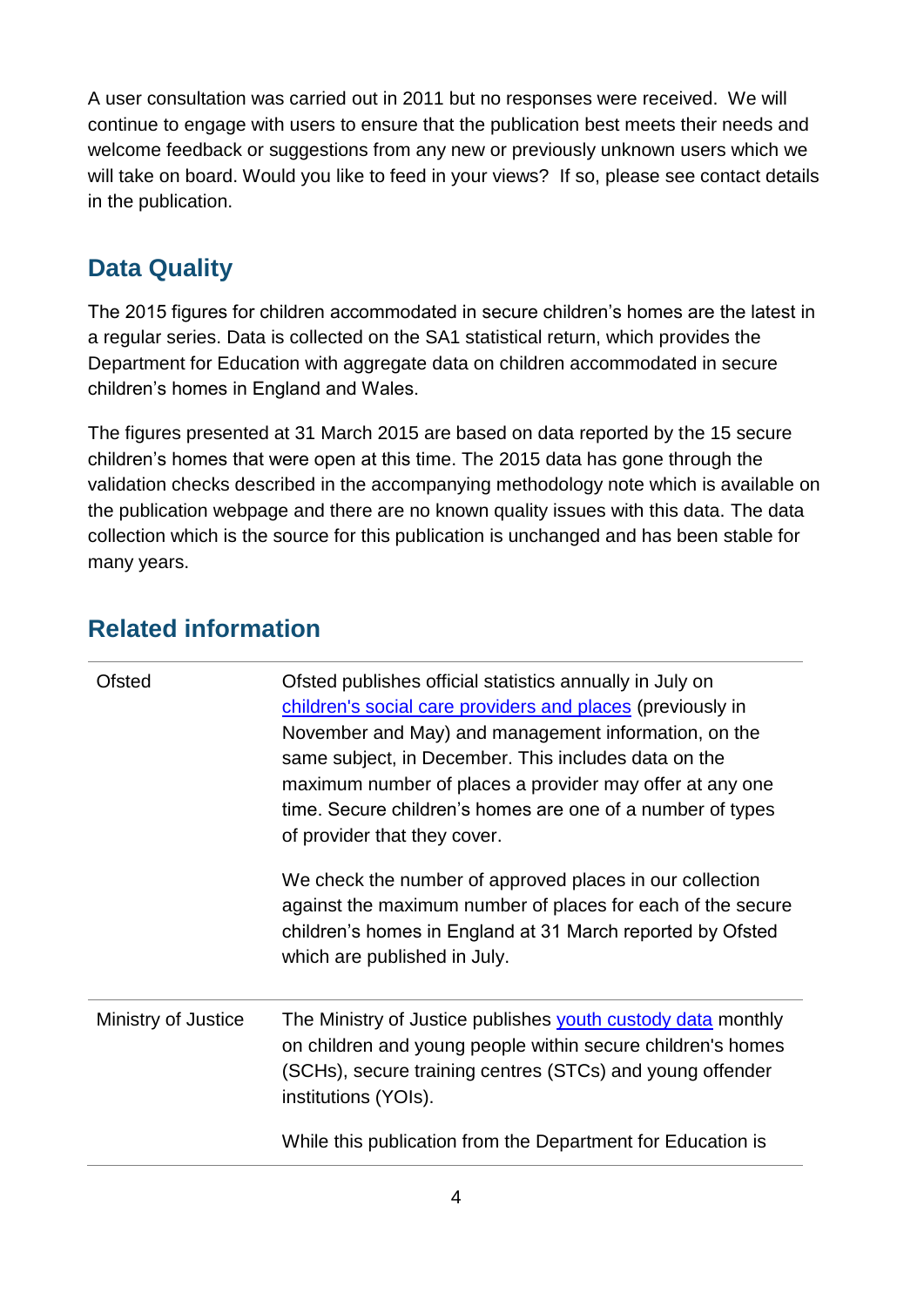concerned with children accommodated in secure children's homes, the Ministry of Justice publishes statistics on the population in custody of children and young people within secure children's homes, young offender institutions and secure training centres. Also, the Ministry of Justice data does do not include children placed in a secure children's home on a welfare basis.

From the Ministry of Justice publication, only the figures on children in secure children's homes are comparable with figures in this publication. We can compare the under 18 secure population accommodated in SCHs as at March 2015 from table 2.4 Accom Type of the Ministry of Justice publication with those children accommodated in a criminal context in this Department for Education publication. The former shows 112 children accommodated (provisional data) and the latter 117. There are some small differences in definitions and methodology which can explain the difference between the two publications:

- i) The Ministry of Justice figures are for those accommodated in SCHs under 18 years old, whereas this Department for Education publication includes those accommodated in SCHs that are 18 years old and over.
- ii) The Ministry of Justice figures are a monthly snapshot of the custodial population in the secure estate for children and young people. They are taken on the last Friday of the month or first Friday of the following month, depending on which is nearer to the actual month end and not necessarily the position at 31 March on which this publication is based.
- iii) The Ministry of Justice figures have been drawn from administrative IT systems, which, as with any large scale recording system, are subject to possible errors with data entry and processing and can be subject to change over time. The specific system used is the internal YJB placements system (eAsset, which replaced SACHS in April 2012) which is populated by the YJB upon placements of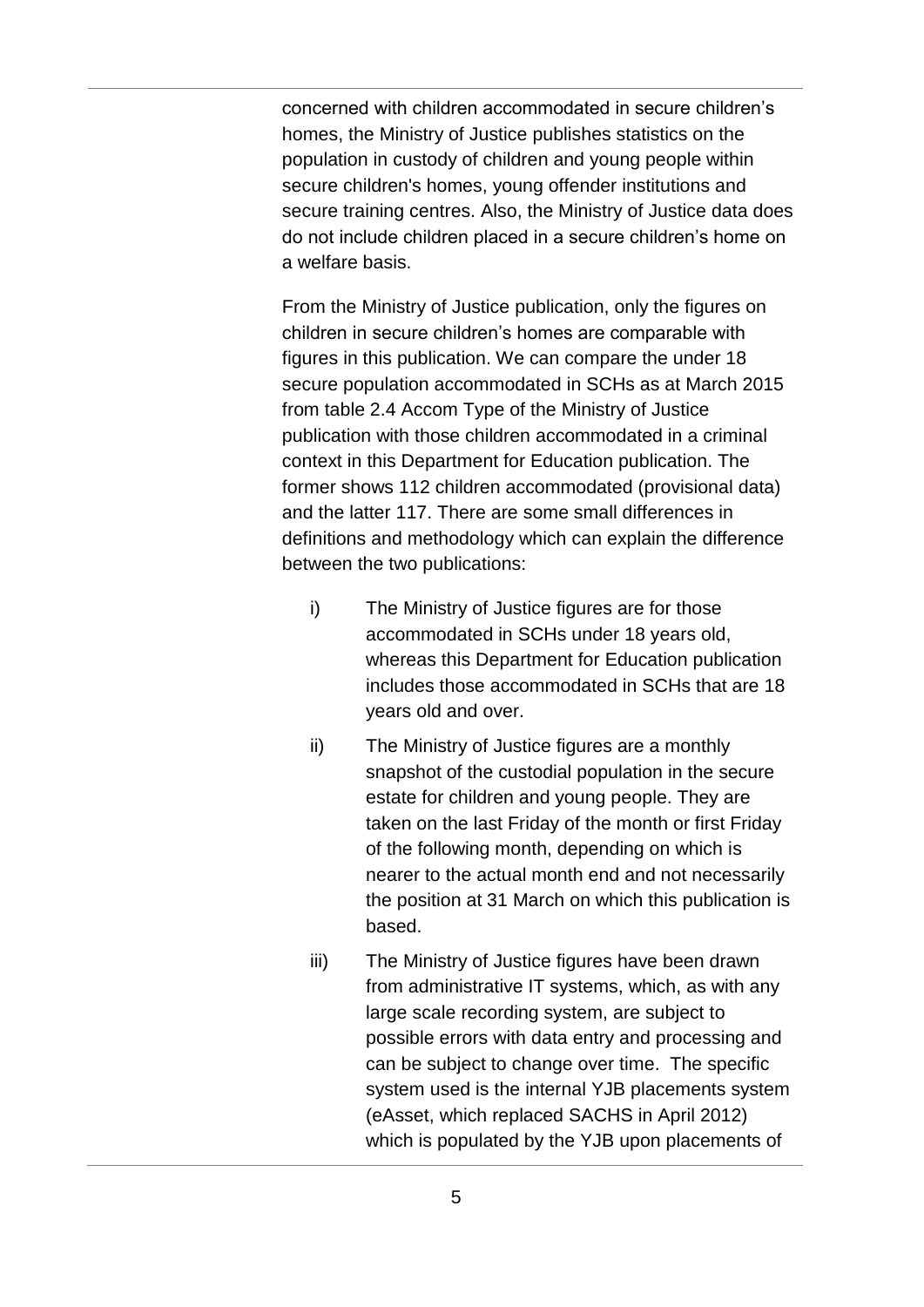|                               | children. Whereas the Department for Education's<br>figures are taken from local records held by secure<br>children's homes which are based on their own<br>administrative IT systems which, as with any<br>administrative recording system, maybe subject to<br>possible errors with data entry and processing and<br>can be subject to change over time.                                                                                                                                                                                |
|-------------------------------|-------------------------------------------------------------------------------------------------------------------------------------------------------------------------------------------------------------------------------------------------------------------------------------------------------------------------------------------------------------------------------------------------------------------------------------------------------------------------------------------------------------------------------------------|
|                               | Both the Department for Education and Ministry of Justice<br>figures are useful in their own right. The Department for<br>Education's figures provides a comparable annual time series<br>of data on secure children's homes sourced directly from<br>them, and includes some figures on children detained or<br>sentenced and placed by the Youth Justice Board in a secure<br>children's home. The Ministry of Justice figures focus on the<br>population in custody overall, including children placed in a<br>secure children's home. |
| Research report               | A research report, titled 'Understanding the Market for Secure<br>Children's Homes' was undertaken by the Childhood<br>Wellbeing Research Centre in September and October 2011,<br>as part of the centre's programme of rapid-response work for<br>the Department for Education on issues of immediate policy<br>relevance.                                                                                                                                                                                                               |
| Rest of the UK                | Figures on the number of children accommodated in secure<br>children's homes in Scotland are published in the Children's<br>and Social Work Statistics Scotland publication.<br>Northern Ireland does not produce statistics relating<br>specifically to secure accommodation.                                                                                                                                                                                                                                                            |
| Children's homes<br>data pack | The Department for Education produce a data pack on<br>children's homes.                                                                                                                                                                                                                                                                                                                                                                                                                                                                  |
| Previous<br>publications      | Links to previous publications.                                                                                                                                                                                                                                                                                                                                                                                                                                                                                                           |